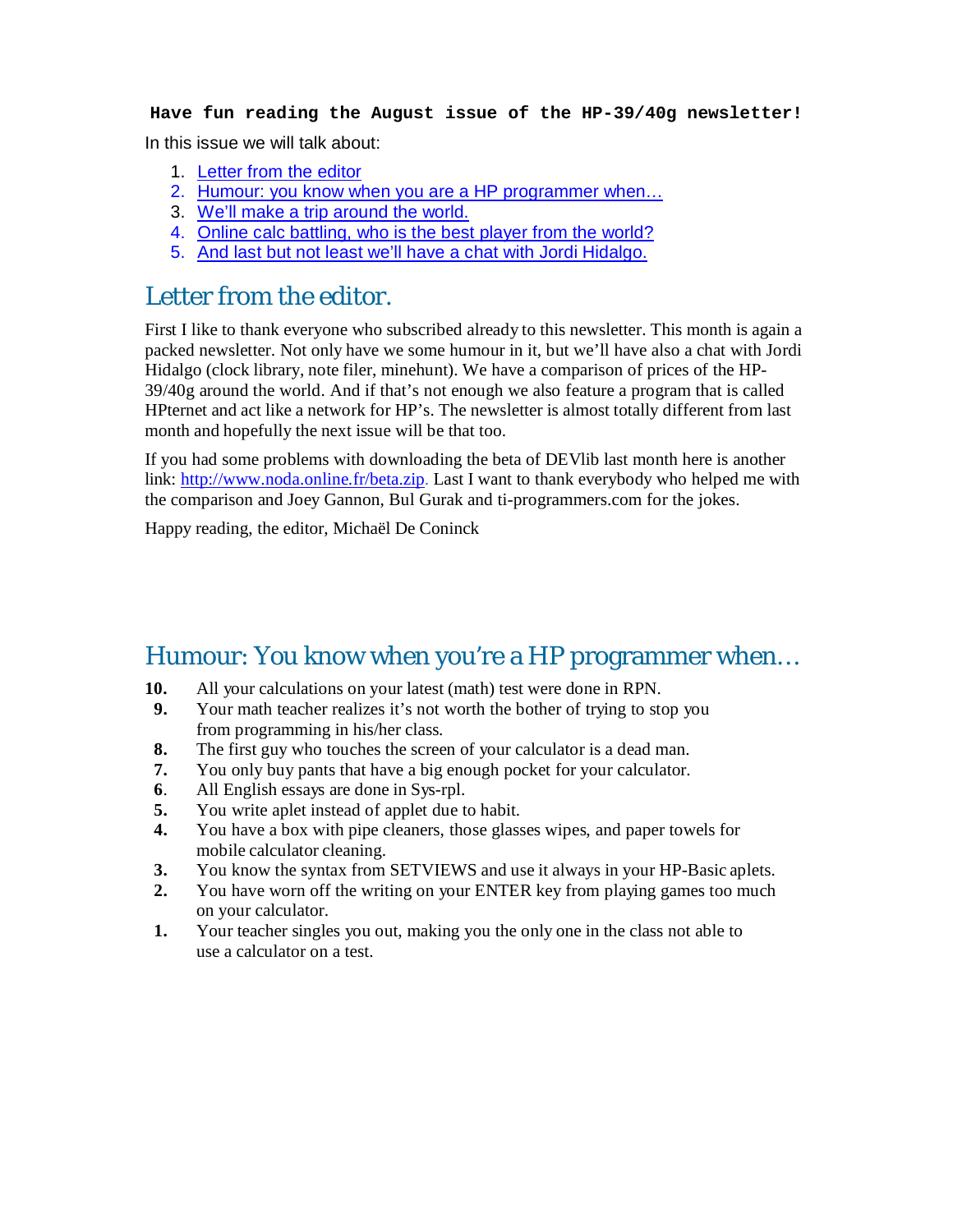# A trip around the world:

It's vacation for the most of us. And what do you do in a holiday? You enjoy at home from your free time or visit another country (or your own). The editor wondered in which country you can get the cheapest HP-39/40g. So he did a little bit of research (with the help of others) and came up with the following results…

| Place?                               | What?                       | Price?                                                 |
|--------------------------------------|-----------------------------|--------------------------------------------------------|
| Fry's, Manhattan Beach, CA, USA      | $HP-39g$                    | $40\frac{$}{35.2}$ $62.85$ AUD\$                       |
| <b>Dynatech, Germany</b>             | $HP-39g$<br>And<br>$HP-40g$ | 107.54\$/95€/169AUD\$<br>And<br>93.18\$/82€146.42AUD\$ |
| Unknown, Australia                   | $HP-39g$                    | 94.08\$/84€150AUD\$                                    |
| ICT (Spanish reseller), Spain        | $HP-40g$                    | 95.2\$/85€151.78AUD\$                                  |
| Cora, Ermont, close to Paris, France | $HP-40g$                    | 102.2\$/90€160.7AUD\$                                  |
| Carrefour, Oostakker, Gent, Belgium  | $HP-40g$                    | 110\$/99€176.78AUD\$                                   |
| <b>Unknown, South Africa</b>         | $HP-40g$                    | $133\frac{1}{17}$ $7209.6$ AUD\$                       |

Like you can see America is the cheapest place to buy a HP-39/40g calculator. But you had better avoid buying a HP-39/40g in South Africa or Belgium. You can get respectively 3 or 2 calculators for the same price in the cheapest country and still have some money left.

Make a trip to an other country? No - I stay at home and have a vacation job. Well, especially for you I also made a top with internet sites that sells these calculators…

| Place?                                                                   | What?                       | Price?                                                                              |
|--------------------------------------------------------------------------|-----------------------------|-------------------------------------------------------------------------------------|
| Here, e-bay                                                              | $HP-39g$<br>(used<br>ones)  | From 19.99 to 35.00\$/17.8 to<br>30.8€31.9 to 55 AUD\$                              |
| <b>Samson Cables:</b><br>(http://samsoncables.com/catalog/prodByCat.cfm) | $HP-39g$                    | 39.99\$/35.7€63.75AUD\$                                                             |
| CalcPro.com (www.CalcPro.com)                                            | $HP-39g$<br>And<br>$HP-40g$ | 74.95\$/85.1€152.09AUD\$<br>$(+VAT)$<br>And<br>84.95\$/96.5€172.38AUD\$<br>$(+VAT)$ |
| <b>Classic Calculators:</b><br>(http://www.davik.plus.com/products.htm)  | $HP-40g$                    | 109.6\$/96.48€172.3AUD\$                                                            |
| RMS: (http://www.rms-marketing.co.uk/)                                   | $HP-40g$                    | 130.8\$/115.12\state-130.8\$/115.12\state-1205.57AUD\$                              |

If you don't really trust e-bay, Samson Cables is your choice. Avoid RMS when shopping for HP-40g calculators though. Don't forget shipping costs etc. So prices will be a little more expensive.